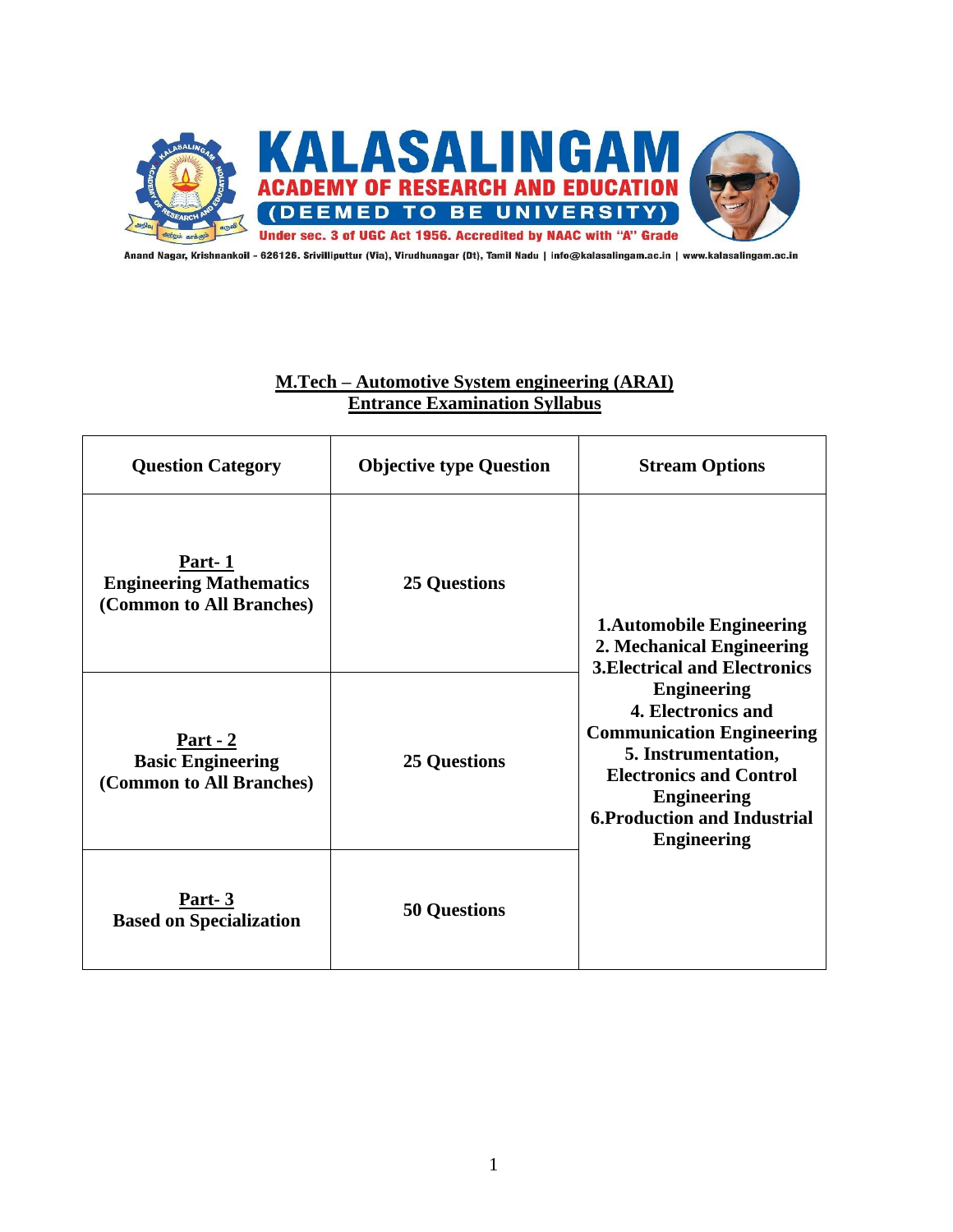# **PART - I** ENGINEERING MATHEMATICS (Common to all Candidates)

Determinants and Matrices: Solving system of equations – Rank of the Matrix – Eigenvalues and eigenvectors – Reduction of quadratic form to canonical form.

Calculus and Differential Equations : Partial derivatives – Jacobians – Taylor's expansion – Maxima and Minima. Linear ordinary differential equations with constant coefficients – Simultaneous first order linear equations with constant coefficients. Formation of partial differential equation (PDE) – Solution of first order PDE – Solution of linear higher order PDE with constant coefficients.

Vector Calculus: Double and triple integrations and their applications – Gradient, Divergence, Curl and Laplacian – Green's, Gauss divergence and Stroke's theorem.

Functions of Complex Variables and Complex Integration: Analytic functions – Conformal Mapping – Bilinear transformation – Cauchy's integral theorem and integral formula – Taylor and Laurent Series – Singularities – Residues – Residue theorem and its applications.

Transforms: Laplace Transform – Inverse transforms – Application to solution of linear ordinary differential equations with constant coefficients. Fourier integral theorem – Fourier transform pair – Sine and Cosine transforms. - transform – Inverse Z–transform – Solution of difference equations using Z– transform.

Numerical Methods : Solution of linear system by direct and iterative methods – Interpolation and approximation – Numerical Differentiation and Integration – Solving Ordinary Differential Equations.

Applied Probability : Probability and Random variables – Standard Discrete and Continuous distribution – Moments – Moment generating function and their properties. Two-Dimensional Random Variables – Covariance – Correlation and Regression.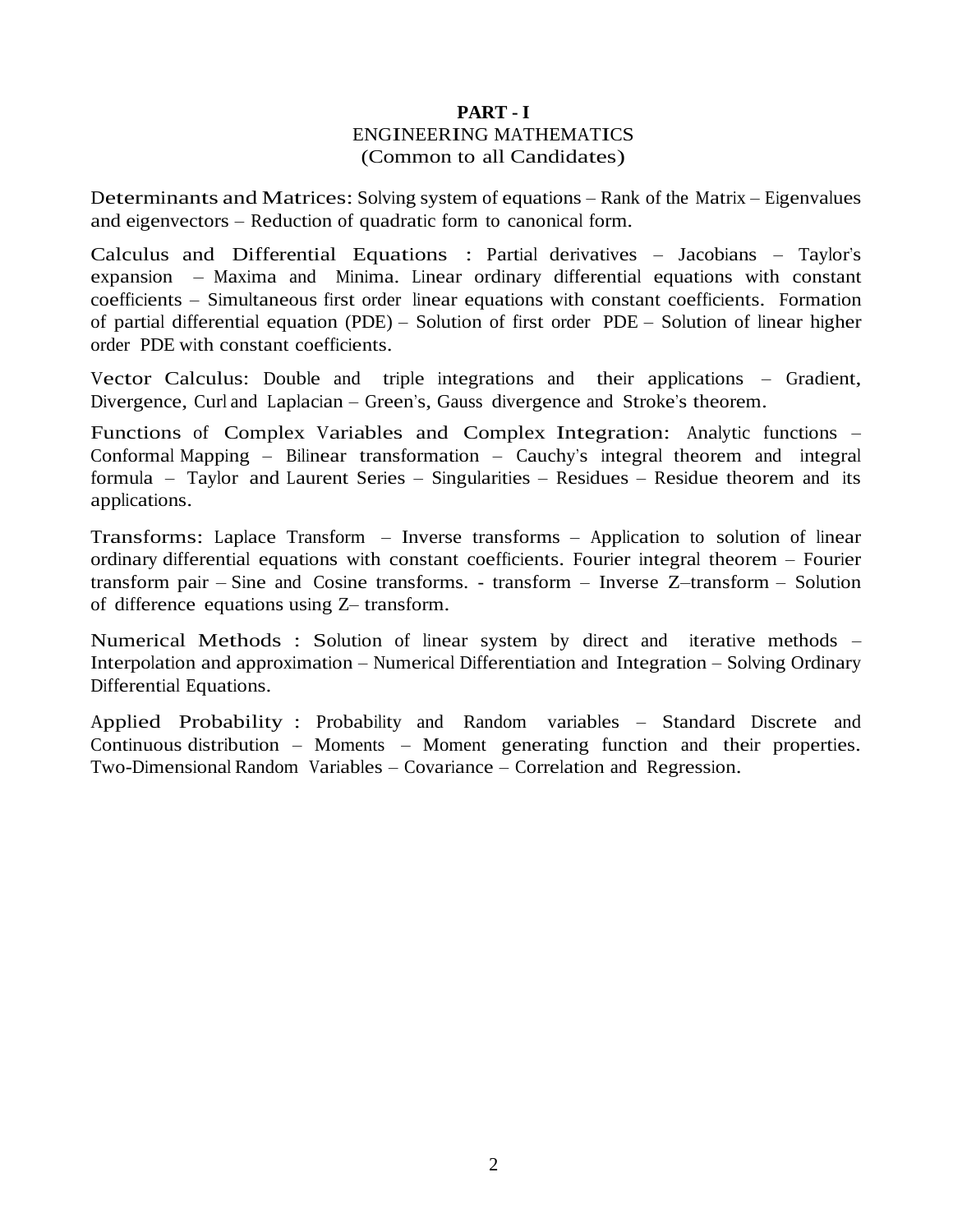#### $PART - II$

# BASIC ENGINEERING & SCIENCES (Common to all Candidates)

Applied Mechanics: Law of Mechanics – Lame's theorem – Forces, Moments and Couples – Displacement, velocity and Acceleration – Friction – Moment of Inertia.

Mechanical Engineering: Laws of thermodynamics – Open and closed systems – Equation of state – Heat and Work.

Physics: Sound – Latices – Ultrasonic flaw detector – X-ray radiography – Interference Fringes – Planck's quantum theory – Laser and Fibre Optics.

Material Science: Fracture – Magnetic and Dielectric materials – Conductor and Semi conductor materials – Ceramic and Super conductor materials.

Civil Engineering: Fluid Statics and Dynamics – Boundary Layer – Pumps and Turbines – Environmental Pollution.

Electrical Engineering: Ohm's law – Kirchoff's law – A.C. circuits – D.C. machines – Transformers – Synchronous machines – Instrumentation.-

Computers: Computer organization – Architecture – Arrays – Pointers – User defined function – C program.

Chemistry: Adsorption – Chromatography – Chemical kinetics – Electrochemistry – Spectroscopy – Fuels and Combustion.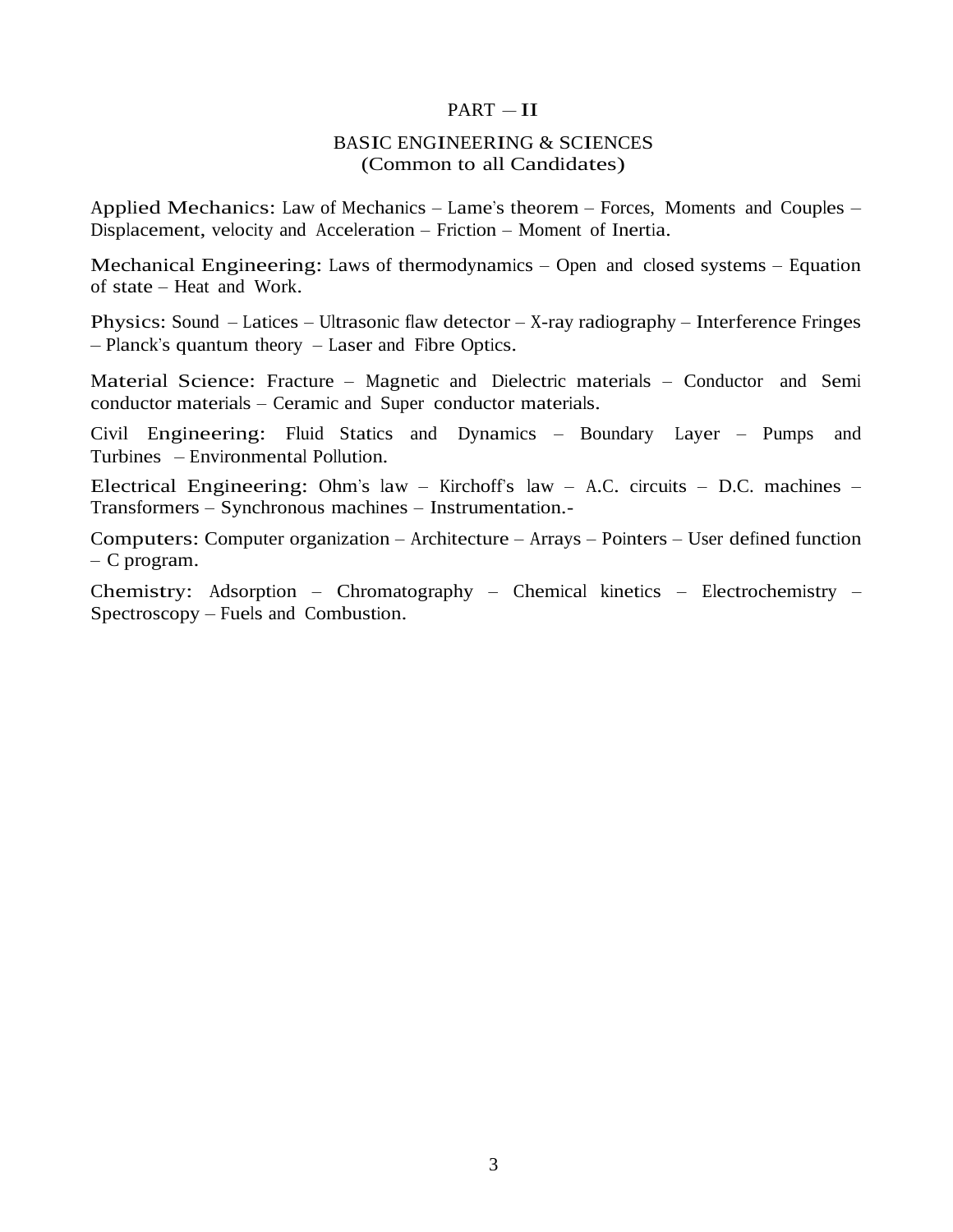# PART – III

# (Based on Specialization)

# **1. AUTOMOBILE ENGINEERING**

Mechanics: Statics of Particles, Equilibrium of Rigid Bodies, Properties of surfaces and Solids, Dynamics of particles, Friction and Element of Rigid Body Dynamics – Basics of Mechanism, Kinematics of Linkage Mechanism, Kinematics of Cam Mechanism, Gears and Gear Trains, Friction, Force Analysis, Balancing and Vibration.

Strength of Materials and Deign: Stress, Strain and Deformation of solids, Transverse Loading on Beams and Stresses in Beams, Deflection of Beams, Energy Principles, Thin Cylinders and Spherical resells Torsion – Fundamentals of design for strength and Stiffness of Machine members, Design of Shaft and Couplings, Design of Fasteners and Welded Joints, Design of Spring and Engine parts, Design of Engine parts, Bearing and Flywheel, Design of Transmission system for flexible elements, Spur Gears and Parallel Axis Helical Gears, Bevel, Worm Gears and Crossed Helical Gears, Design of Gear boxes, Design of Cam, Clutches and Brakes.

Thermodynamics: Basic concepts and First Law, Second Law, Entropy and Availability, Properties of Steam, Air standard cycles, Otto, Diesel and Dual cycles, Air compressors, Rankine cycle, Brayton cycle, Stream Turbines, Gas Turbine – Steam Nozzle, Refrigeration and air Conditioning, Conduction, Phase Change Heat Transfer and heat Exchangers, Radiation, Refrigeration Cycles, Refrigerants, System Components, VAR, Psychrometry, Air Conditioning system.

Production Technology: Foundry Technology, Hot and Cold Working, Forging, Principles and Application of Joining Process, Centre Lathe and Special purpose Lathes, Reciprocating Machines, Milling Machines and Gear Cutting, CNC Machine Tools, Part Programming.

Automotive Chassis: Front axle types front wheel geometry condition for true rolling motion steering geometry Ackermann and Davis steering. Types of steering gear box. Propeller shaft Universal joints. Final drive differential types. Type of brakes and constructional details. Types of suspension, Independent suspension-front and rear Rubber, pneumatic, hydroelastic suspension.

Automotive Transmission: Construction and operation of friction clutches. Different types of gear boxes. Fluid couplings and torque converters. Wilson gear box. Hydrostatic drive systems. Electric drive. Continuously Variable Transmission (CVT) types of car bodies classification of bus bodies.

degree of freedom, free, forced and damped vibrations. Rolling resistance, Vehicle Body Engineering: Body optimization techniques for minimum drag. Wind tunnel technology. Classification of vibration, definitions. Single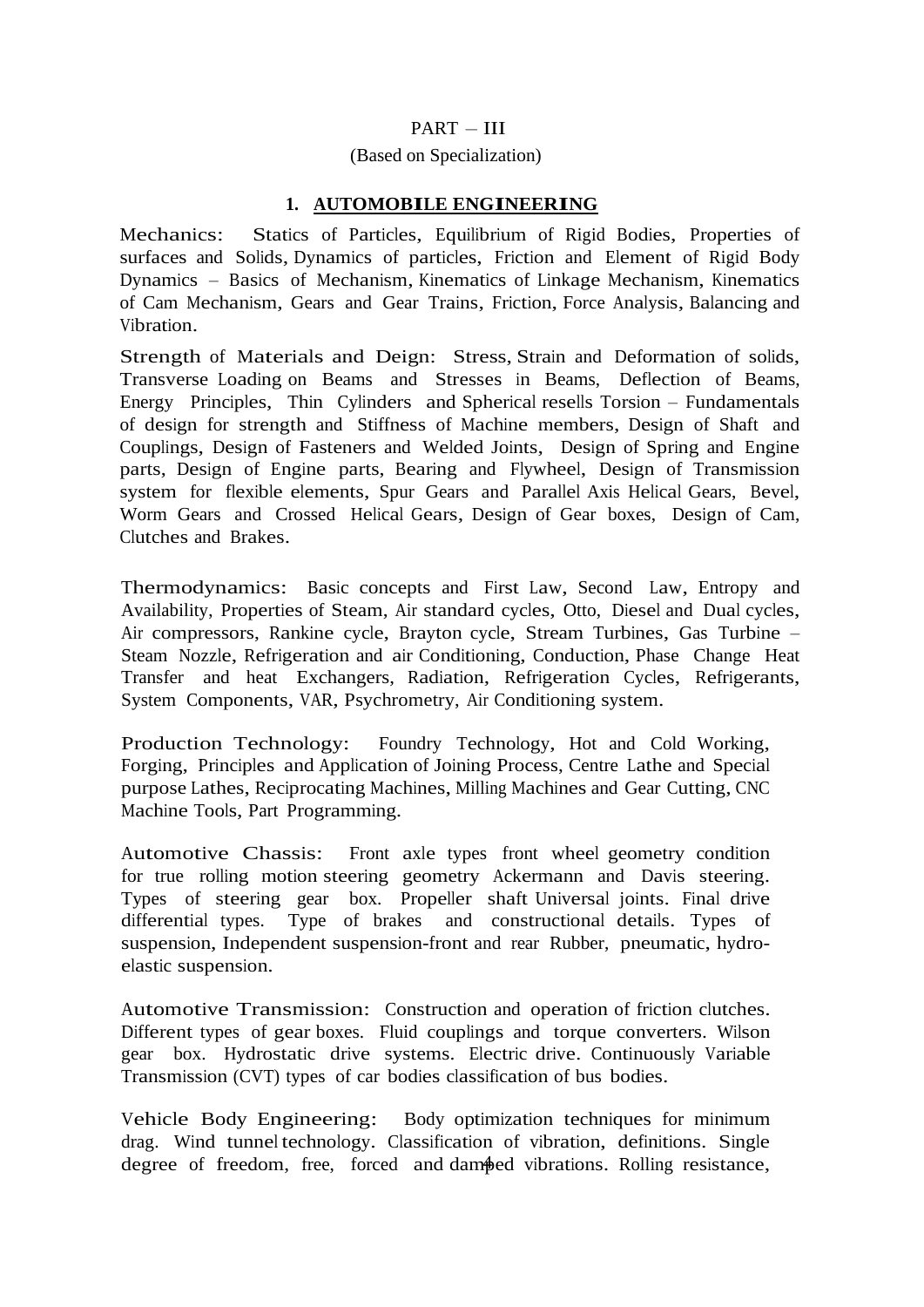cornering properties of tyres. Directional stability of vehicle Choice of suspension spring rate calculation of effective spring rate. Vehicle suspension in fore and aft. Vehicle ride model, Load distribution.

Automotive Electrical and Hybrid: Types of Batteries, Principle, Construction, Starting System. D.C. Generators and Alternators. Regulations for charging Electronic ignition systems. Types of sensors and actuators for automobiles. Concepts of hybrid electric drive train, types, architecture of series and parallel hybrid electric drive train, merits and demerits, series and parallel hybrid electric drive train design.

Pollution and Control: Emission formation in SI and CI Engines. Effects of design and operating variables controlling techniques constant volume sampling systems. Measurement techniques of HC, CO, NO<sub>x</sub> and Smoke emission. Dilution Tunnel and Sound level meters.

Alternate Fuels: Properties alcohols, vegetable oils, biogas natural gas LPG and hydrogen as engine fuels methods of using all the fuels in SI and CI engines. Performance, emission and combustion behaviour of the fuels in SI and CI engines.

# **2. MECHANICAL ENGINEERING**

Mechanics, Kinetics and Dynamics:

Statics of Particles, Equilibrium of Rigid bodies, Properties of Surfaces and Solids, Dynamics of Particles, Friction and Elements of Rigid Body Dynamics, Basics of Mechanisms, Gears and Gear Trains, Friction in Machine Elements, Force Analysis, Balancing, Single Degree Free Vibration, Forced Vibration, Mechanisms for Control and Vibration.

### Strength of Materials and Design :

Stress, Strain and Deformation of Solids, Transverse Loading on Beams and Stresses in Beams, Torsion, Deflection of Beams, Energy Principles, Thin Cylinders and Thick Cylinders, Spherical Shells, Fundamentals of Design for Strength and Stiffness of Machine Members, Design of Shafts and Couplings, Design of Fasteners and Welded Joints, Design of Springs, Design of Engine parts, Design of Bearings, Design of Flywheels, Design of Transmission Systems for Flexible Elements, Spur Gears and Parallel Axis Helical Gears, Bevel Gears, Worm Gears and Crossed Helical Gears, Design of Gear Boxes, Design of CAM, Clutches and Brakes.

#### $CAD / CAM / CIM / FEA$ :

Two dimensional vector variable Problems, Isometric Parametric Formulation. Fundamentals of Computer Graphics, Geometric Modeling, Visual Realism, Assembly of Parts, CAD Standards, Fundamentals of CIM, Production Planning and Control and Computerized Process Planning, Cellular Manufacturing, Flexible Manufacturing System and Automated Guided Vehicle System, Industrial Robotics, One Dimensional Problems in FEA, Two Dimensional Scalar Variable Problems,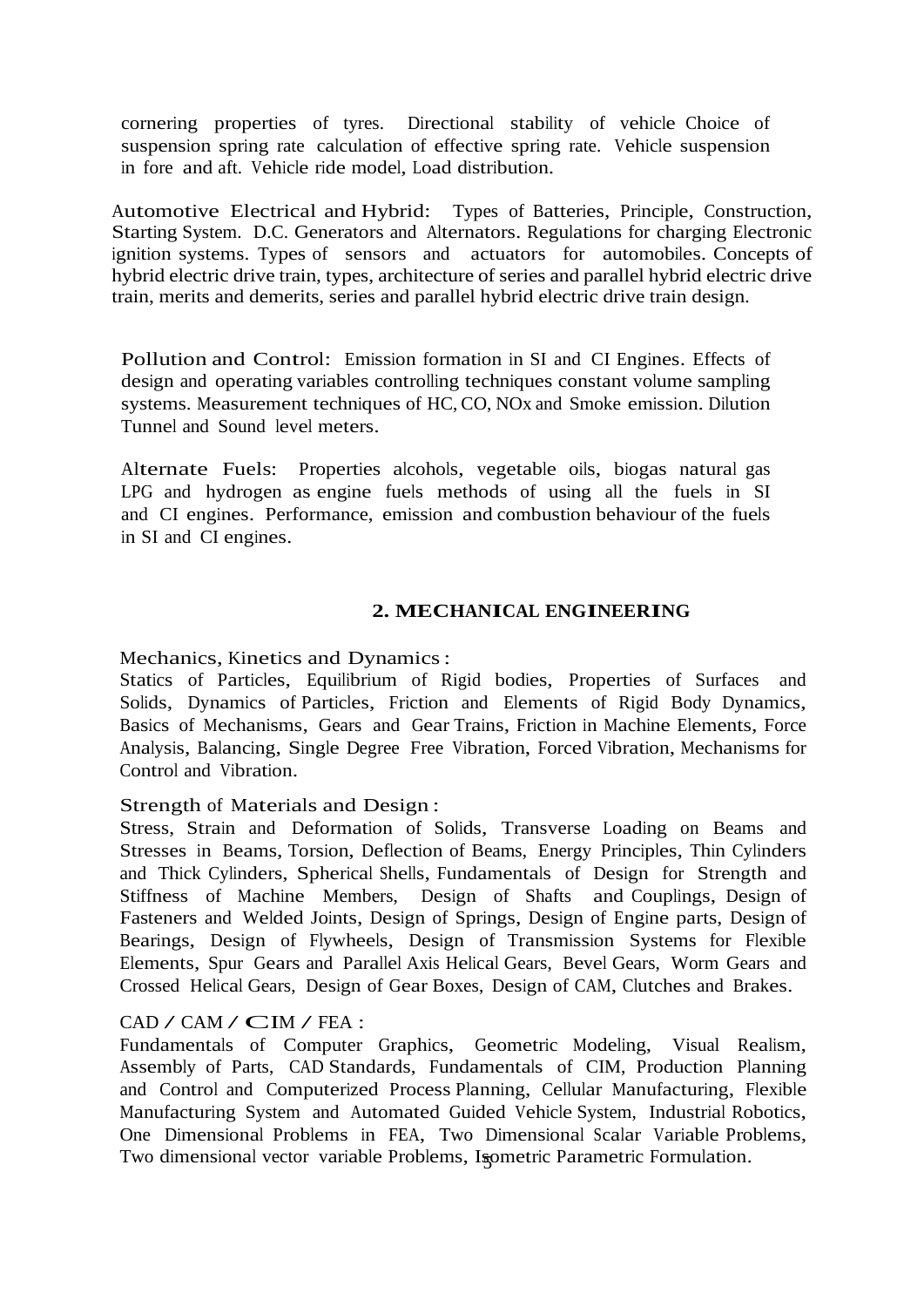### Materials Science and Metallurgy

Constitution of alloys and phase diagrams, steels, cast iron, TTT diagram, heat treatment of ferrous and non-ferrous metal, surface modification techniques, nonmetallic materials, mechanical properties and testing, crystal defects and strengthening mechanisms, conducting and semi conducting materials, magnetic and dielectric materials, Engineering ceramics, Engineering and commodity polymers.

#### Production Technology :

Foundry Technology, Hot and Cold working, metal forming processes, metal joining processes, welding metallurgy, welding defects, Metal cutting, center lathe and special purpose lathe, drilling, milling, grinding, gear cutting, broaching unconventional machining processes, CNC machine tools, Part programming.

#### Metrology &

#### Measurements

Linear and angular measurements, Interferometry-laser interferometers – Types, Computer Aided Inspection, Basic concept of CMM- Types of CMM, Machine vision, Form measurement-Straightness- Flatness, Roundness, Surface finish measurement, Measurement of power, flow and temperature.

Thermodynamics: Basic concepts, Zeroth, First and Second laws of thermodynamics; thermodynamic system and processes; Carnot cycle. irreversibility and availability; behaviour of ideal and real gases, thermodynamic relations, properties of pure substances, calculation of work and heat in ideal processes; analysis of thermodynamic cycles related to energy conversion, Fuel and combustion.

Heat and Mass Transfer: Modes of heat transfer; one dimensional heat conduction, resistance concept, electrical analogy, unsteady heat conduction, fins; dimensionless parameters in free and forced convective heat transfer, various correlations for heat transfer in flow over flat plates and through pipes; thermal boundary layer; effect of turbulence; radiative heat transfer, black and grey surfaces, shape factors, network analysis; heat exchanger performance, LMTD and NTU methods.

Basic Concepts of Mass transfer – Diffusion Mass Transfer – Fick's Law of Diffusion – Steady state Molecular diffusion – Convective Mass Transfer – Momentum, Heat and Mass Transfer Analogy – Convective Mass Transfer Correlations.

Applications: Power Engineering: Steam Tables, Rankine, Brayton cycles with regeneration and reheat. I.C. Engines: air-standard Otto, Diesel cycles. Refrigeration and air-conditioning: Vapour refrigeration cycle, heat pumps, gas refrigeration, Reverse Brayton cycle; moist air: psychrometric chart, basic psychrometric processes. Turbomachinery: Pelton-wheel, Francis and Kaplan turbines – impulse and reaction principles – velocity diagrams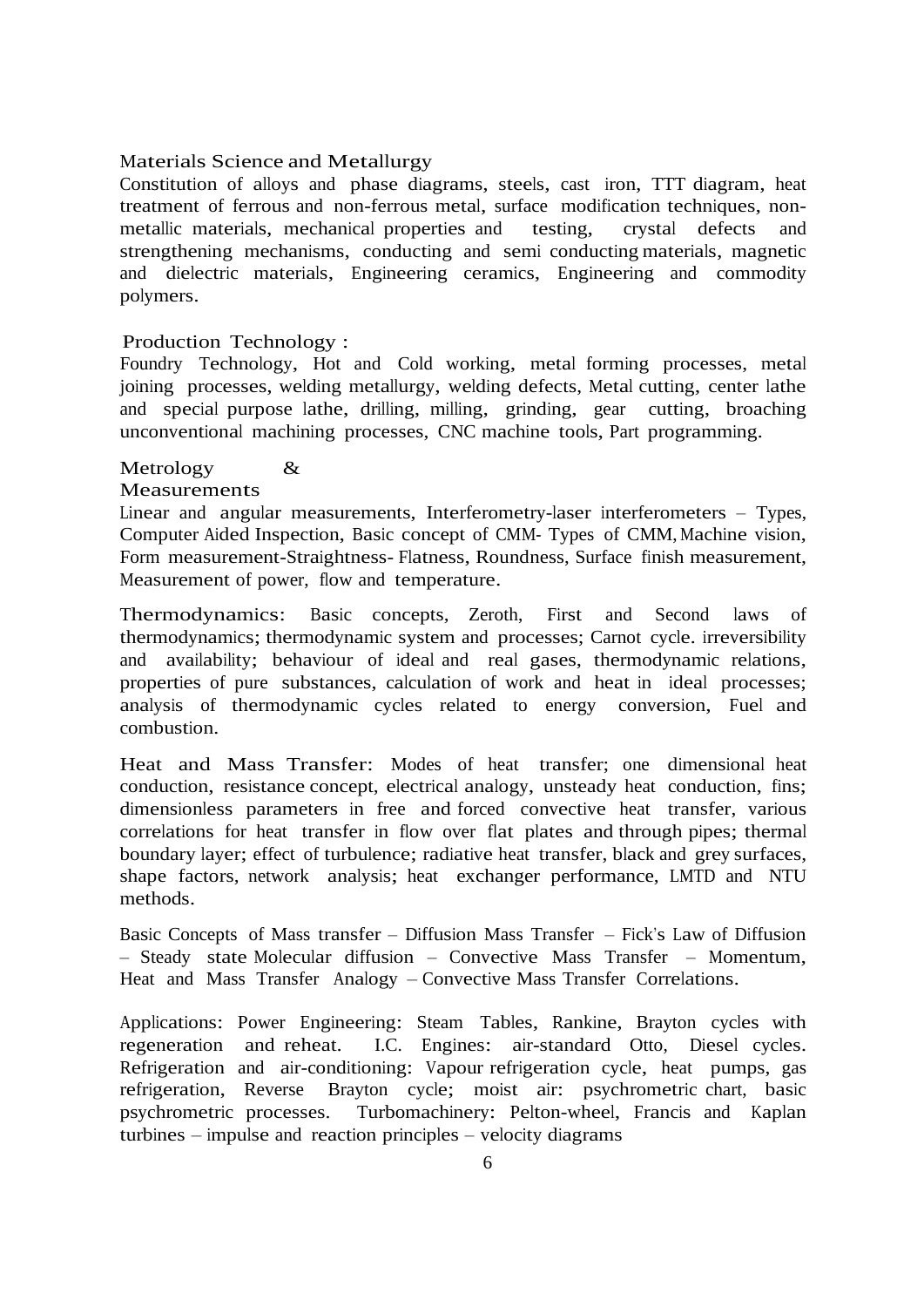Fluid Mechanics: Fluid properties; fluid statics, manometry, buoyancy; controlvolume analysis of mass, momentum and energy; fluid acceleration; differential equations of continuity and momentum; Bernoulli's equation; viscous flow of incompressible fluids; boundary layer; elementary turbulent flow; flow through pipes, head losses in pipes, bends etc.

### **3. ELECTRICAL AND ELECTRONICS ENGINEERING**

Electrical Circuits and Fields: KCL, KVL, Nodal & Mesh analysis, transient response of D.C and A.C networks; sinusoidal steady-state analysis; resonance in electrical circuits; concepts of ideal voltage and current sources, network theorems, driving point admittance and transfer functions of two port network, three phase circuits; Fourier series and its application; Gauss theorem, electric field intensity and potential due to point, line plane and spherical charge distribution, dielectric, capacitance calculations for simple configurations; Ampere's and Biot-Savart' law, inductance calculations for simple configurations.

Electrical Machines: Single phase transformer – equivalent circuit, phasor diagram, tests, regulation and efficiency; three phase transformer –connections; auto transformer; principles of energy conversion, windings of rotating machines; D.C generators and motors-characteristics, starting and speed control, armature reaction and communication: three phase induction motors-performance characteristics, starting and speed control; single-phase induction motors; synchronous generators – performance, regulation; synchronous motors – starting characteristics, applications, synchronous condensers; fractional horsepower motors: permanent magnet and stepper motors.

Power Systems: Electric power generation – thermal, hydro, nuclear; transmission line parameters; steady –state performance of overhead transmission lines and cables and surge propagation; distribution system, insulators , bundle conductors, corona and radio interferences effects; per-unit quantities; bus admittance and impedance matrices; load flow; voltage control and power factor correction; economic operation; symmetrical components, analysis of symmetrical and unsymmetrical faults; principle of over current, differential and distance protections; concepts and solid state relays and digital protection; circuit breakers; principles of system stability –swing curves and equal area criterion; HVDC system – Principle of operation, control and design consideration, HVDC circuit breaking; FACTS - Reactive power control, Uncompensated transmission line, Series compensation, SVC, thyristor control, series capacitor, static synchronous compensator, UPFC and applications.

Control Systems: Principles of feedback; transfer function; block diagram; steady –state errors; stability-Routh and Nyquist criteria; Bode plots; compensation; root loci; elementarystate variable formulation; state transition matrix and response for Linear time Invariant systems.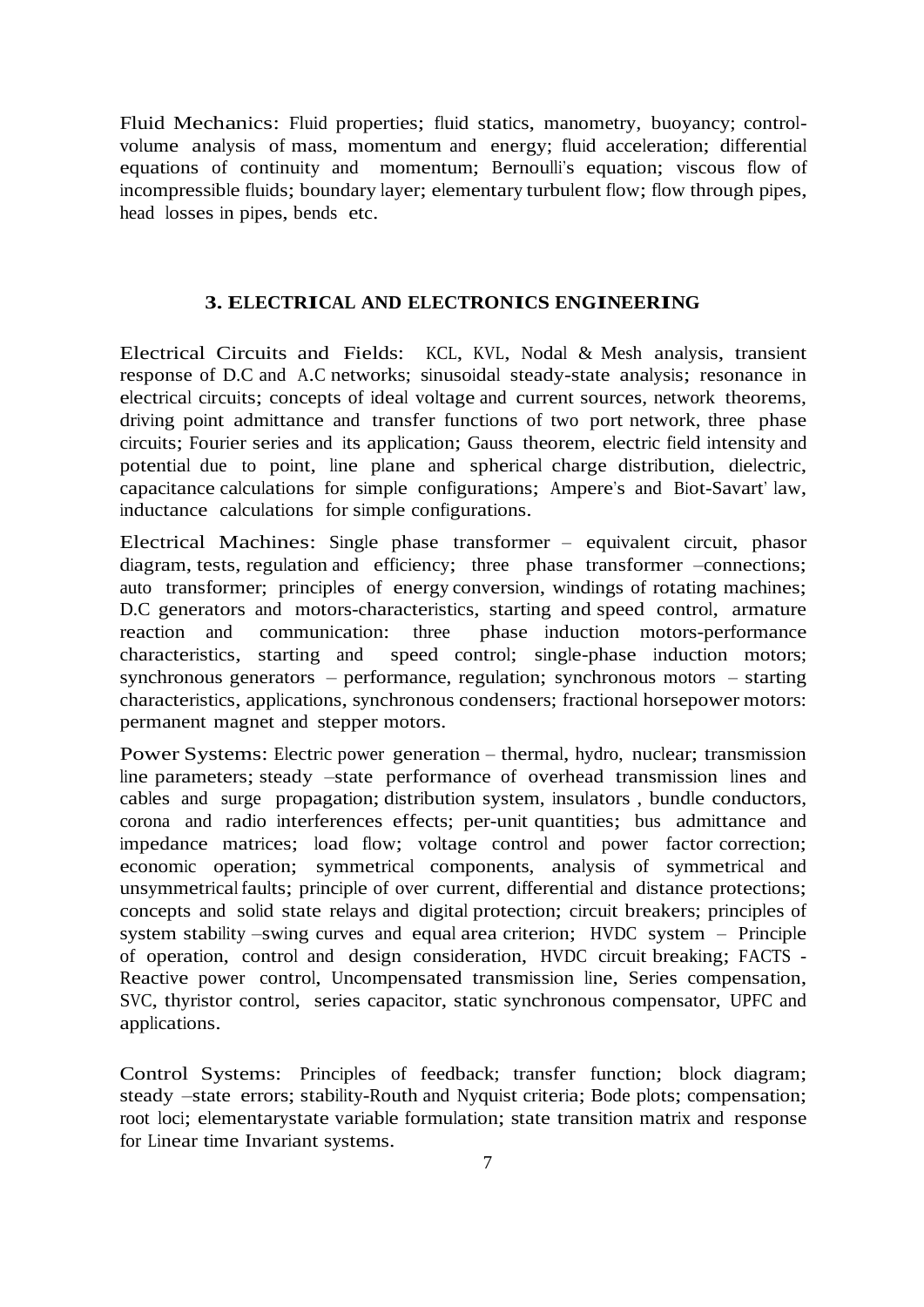Power Electronics and Drives: Semiconductor power devices-diodes, transistors, thyristors, triacs, GTO, MOSFETs and IGBTs-static characteristic and principles of operation; triggering circuits; phase control rectifiers; bridge converters-fully controlled and half controlled; principles of choppers and inverters, basic concepts of adjustable speed dc and ac drives.

Microprocessor and Microcontrollers: Microprocessor : General <sup>8</sup> bit microprocessor Architecture-

8085, 8086 processor – Architecture, Memory, I/O interfacing, Instruction set, Addressing modes, Timing diagram & delays, Machine cycles, Interrupts, counters, Assembly language programming. Microcontrollers: 8 bit microcontroller -8051 architecture, bus configuration, Instruction sets, programming & applications.

Digital Signal Processing: Analog signals - sampling & Aliasing- Discrete time signals & systems – LTI systems – Convolution sum-Difference equation representation-Z Transform & its Inverse – Discrete Fourier series & Fourier transform- Radix 2 FFT – Decimation in me and frequency – Inverse DFT using FFT – Analog Butterworth & Chebyshev filter design –IIR & FIR filter design and Realization.

High Voltage Engineering: Causes of overvoltages and its effects on power system – Lightning, switching surges and temporary overvoltages – concepts of reflections and refraction of travelling waves. Dielectric breakdown- Gaseous breakdown – Vacuum breakdown, Corona discharges – Generation of high voltage, High current and its measurements – DC, AC, impulse voltages and currents; High Resistance with series ammeter – Dividers, Resistance, Capacitance and Mixed dividers

– Peak Voltmeter , CVT, Electrostatic Voltmeters – Sphere Gaps – High current shunts; High voltage testing of electrical power apparatus as per International and Indian standards – Insulation Coordination.

Electric energy – Conservation and utilization: Fundamentals of Electric drives – choice and applications; traction motors – characteristic features – electric braking train movement and energy consumption; Design of illumination systems and various lighting schemes; Electric heating – methods of electric heating and its types – Electric welding - Principles of the conversion of solar radiation into heat; Solar Collectors-flat-plate collectors – concentrating collector – cylindrical parabolic; Wind energy conversion system – basic principles – site selection – basic components – Classification of WECS – Types of wind machines.

# **4. ELECTRONICS AND COMMUNICATION ENGINEERING**

Circuit Analysis: DC Circuit analysis, Thevenin's and Norton's equivalent circuits, Sinusoidal steady state analysis, Transient and resonance in RLC circuits.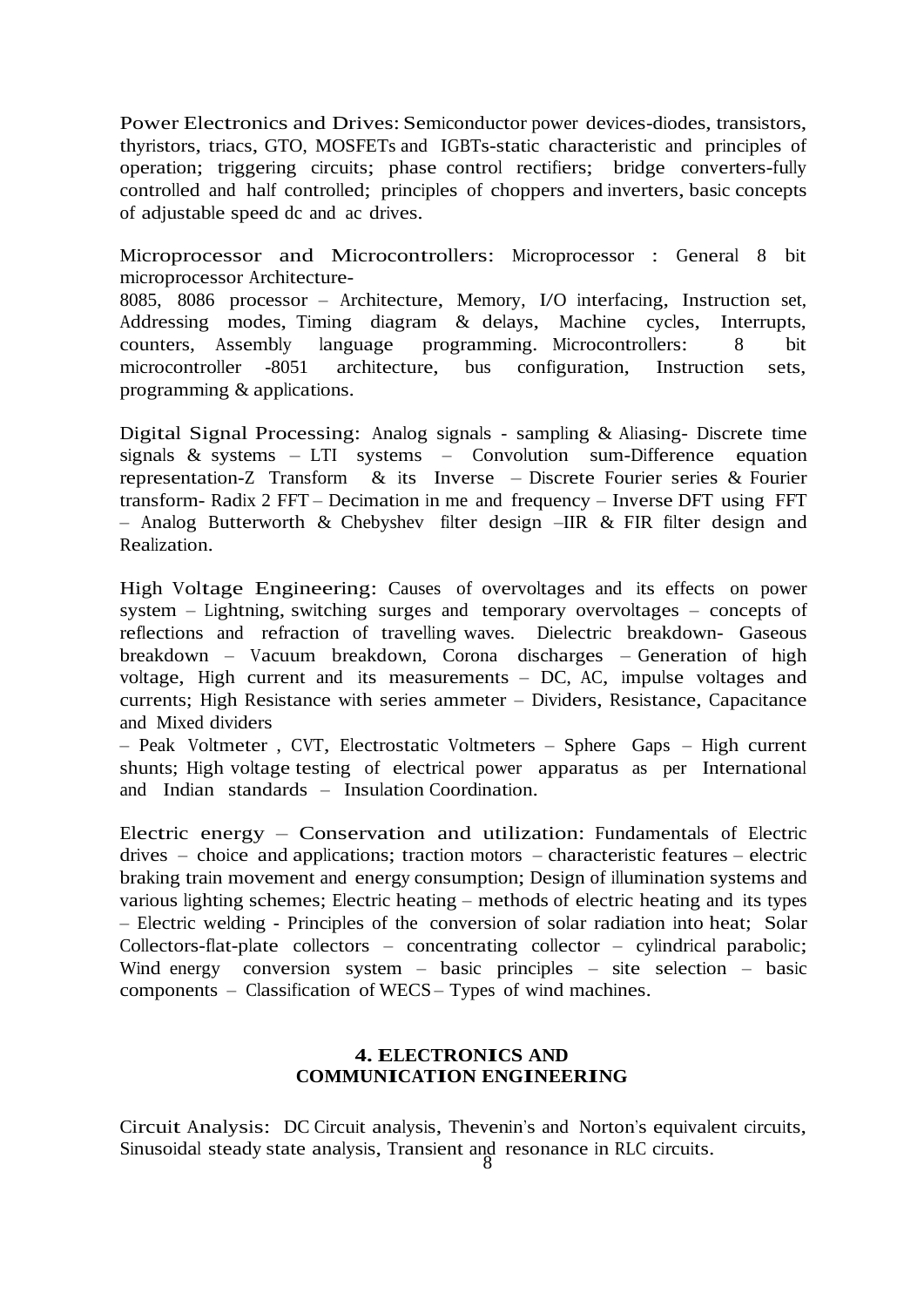Electronic Devices: Diodes, Bipolar Junction Transistors, FET, MOSFET, UJT, Thyristor.

Electronic Circuits: Small signal amplifiers using BJT and FET devices, Large signal amplifiers, Power supplies, Feed back amplifiers, Oscillators, Pulse shaping circuits. Digital Electronics: Logic gates, Combinational circuits, Sequential circuits. Linear Integrated Circuits: Operational amplifiers and its applications, PLL, Voltage regulators, A/D and D/A converters. Measurements and Instrumentation: Transducers, Digital Instruments, Display and Recording systems. Microprocessor and its applications: Microprocessors-8085 and 8086 architectures and interfaces, Micro-controller and applications.

Electromagnetic Fields: Static Electric and Magnetic fields, Time varying Electric and Magnetic fields, Maxwell equations. Transmission Lines and Networks: Transmission line equations, impedance matching, Filters. EM waves and waveguides: Guided waves, Rectangular and cylindrical waveguides. Antennas and Propagation: Aperture antennas, arrays, Propagation of radio waves. Microwave Engineering: Microwave tubes, semiconductor devices, Passive components, Microwave measurements.

Communication Theory and Systems: AM, FM and PM, Sampling and Quantization, PCM, DM, ADM, Multiplexing. Digital Communication: Base band signaling, Band pass signaling, Error control coding, Spread spectrum techniques. Computer Communication Networks: Definition of layers, data link protocols, Network interconnection. Message routing technologies, End-End protocols.

Optical Communication: Optical Fibers, optical transmitters and receivers.

Signals and Systems: Continuous time signals and systems-Fourier Transform, Laplace transform, Discrete time signals and systems-DTFT, DFT, Z-Transform. Digital Signal Processing: IIR and FIR filters, Realization and implementation, Quantization effects. Control Systems: Transfer function, Time and frequency response analysis, Stability analysis, state variable analysis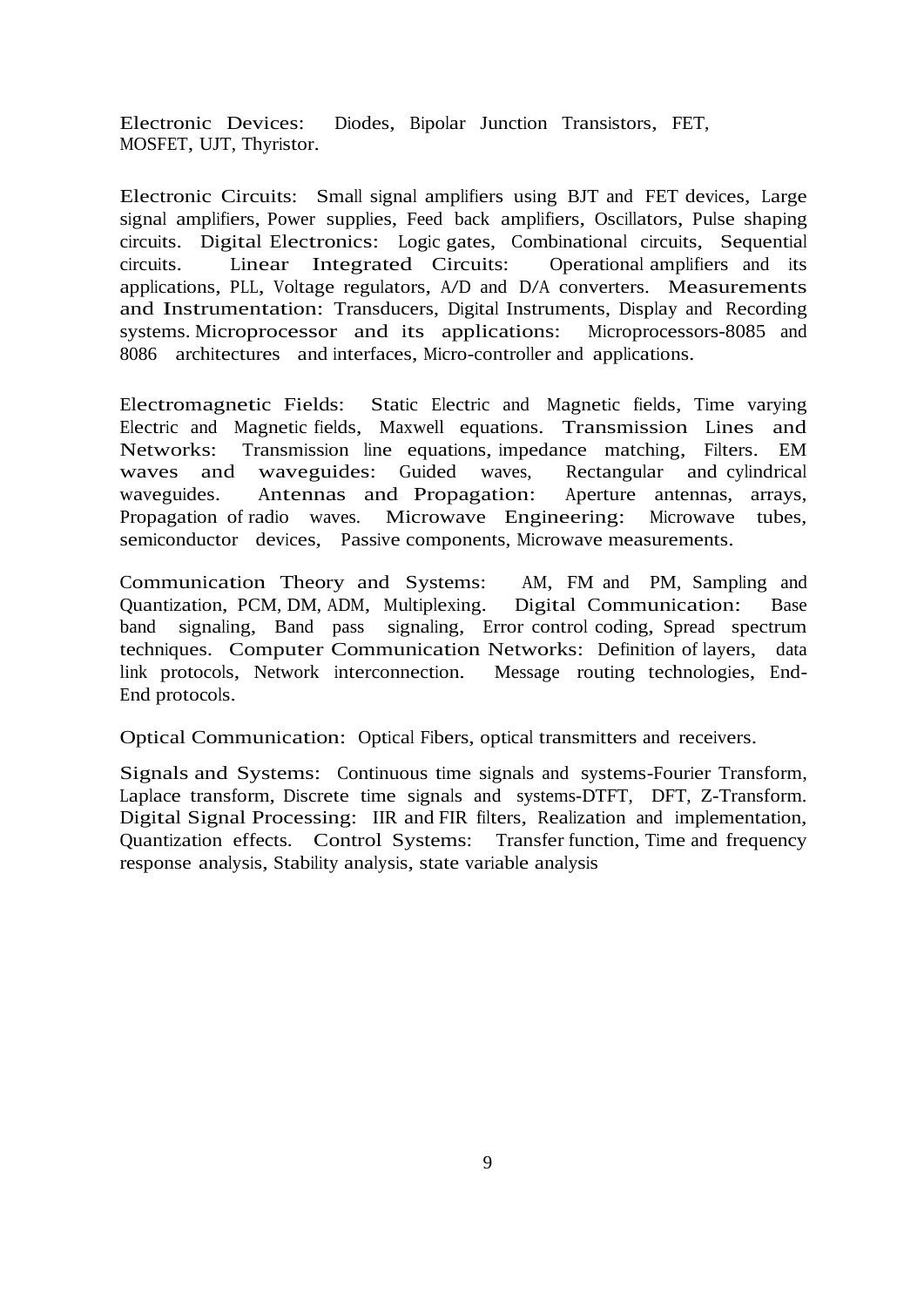# **5. INSTRUMENTATION, ELECTRONICS & CONTROL ENGINEERING**

# Electrical Circuits :

Voltage and current sources: independent, dependent, ideal and practical; v-i relationships of resistor, inductor, and capacitor; transient analysis of RLC circuits with dc excitation.

Kirchoff's laws, mesh and nodal analysis, superposition, Thevenin, Norton, maximum power transfer and reciprocity theorems.

Peak, average and rms values of ac quantities; apparent, active and reactive powers; phasor analysis, impedance and admittance; series and parallel resonance, realization of basic filters with R, L and C elements.

One-port and two-port networks, driving point impedance and admittance, open circuit, and short circuit parameters.

# Signals and Systems :

Periodic, aperiodic and impulse signals; Laplace, Fourier and z-transforms; transfer function, time response and frequency response of first and second order linear time invariant systems; convolution and correlation.

Discrete time system: impulse response, frequency response, pulse transfer function; DFT and FFT; basics of IIR and FIR filters.

# Analog Electronics

Characteristics and applications of diode, Zener diode, BJT and MOSFET; small signal analysis of transistor circuits; feedback amplifiers.

Characteristics of operational amplifiers; applications of opamps: difference amplifier, adder, subtractor, integrator, differentiator, instrumentation amplifier, precision rectifier, active filters and other circuits.

Oscillators, signal generators, voltage controlled oscillators and phase locked loop.

# Digital Electronics

Combinational logic circuits, minimization of Boolean functions; IC families: TTL and CMOS; Arithmetic circuits, comparators, Schmitt trigger, multi-vibrators, sequential circuits, flip-flops, shift registers, timers and counters.

Sample-and-hold circuit, multiplexer, analog-to-digital (successive approximation, integrating, flash and sigma-delta) and digital-to-analog converters (weighted R and R-2R ladder). Characteristics of ADC and DAC (resolution, quantization, significant bits, conversion/settling time).

interfacing; basics of data acquisition systems 8-bit microprocessor and microcontroller: applications, memory and input-output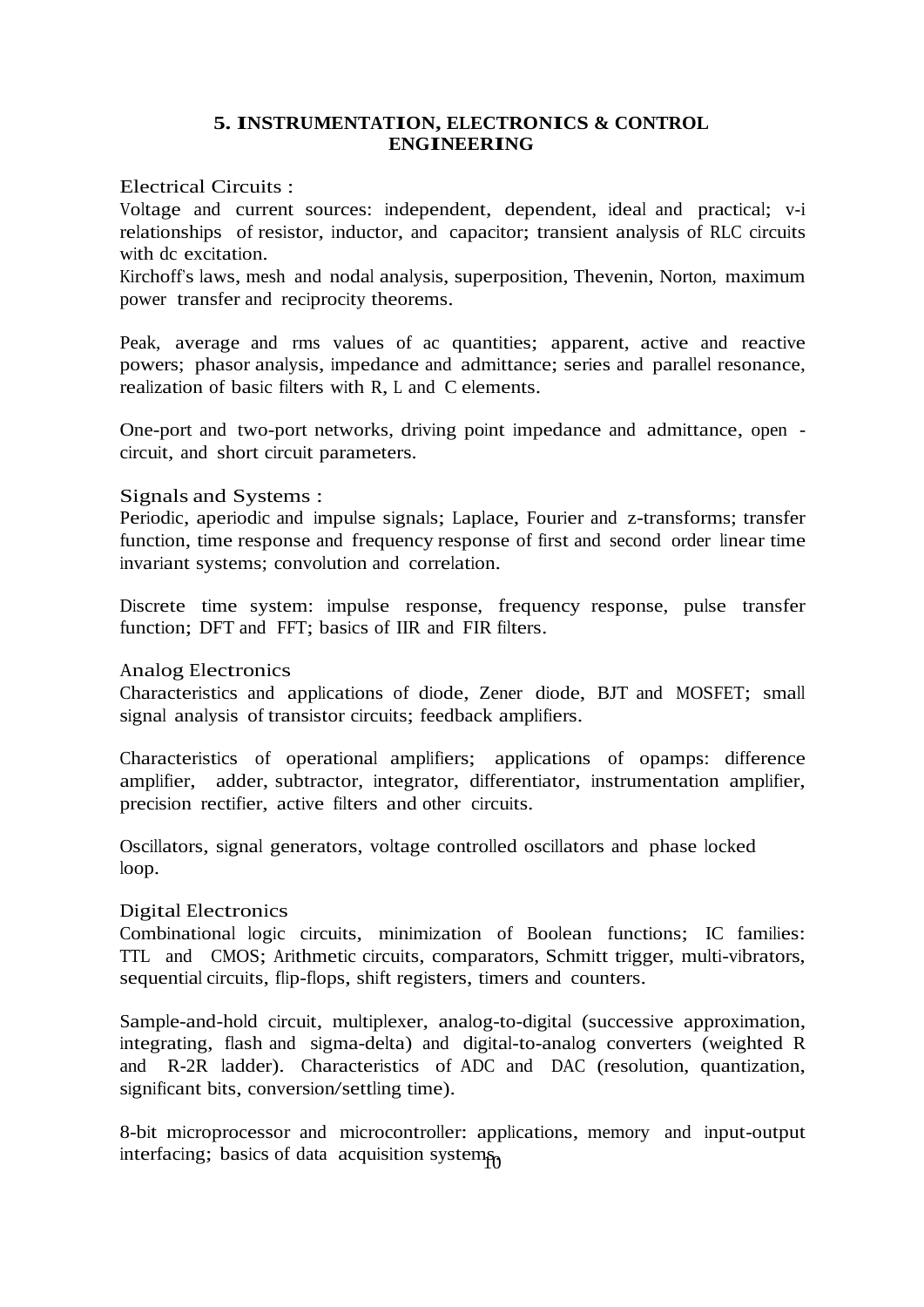#### Measurements

SI units; systematic and random errors in measurement, expression of uncertainty, accuracy and precision, propagation of errors; PMMC, MI and dynamometer type instruments; dc potentiometer; bridges for measurement of R, L and C; Q-meter; Measurement of voltage, current and power in single and three phase circuits; true rms meters; instrument transformers; time, phase and frequency measurements; digital voltmeter and digital multi-meter; oscilloscope; shielding and grounding.

#### Sensors and Industrial Instrumentation:

Resistive, capacitive, inductive, piezoelectric, Hall effect sensors and associated signal conditioning circuits; transducers for industrial instrumentation: displacement (linear and angular), velocity, acceleration, force, torque, vibration, shock, pressure (including low pressure), flow (differential pressure, variable area, electromagnetic, ultrasonic, turbine and open channel flow meters) temperature (thermocouple, RTD (3/4 wire), thermistor, pyrometer and semiconductor); liquid level, pH, conductivity and viscosity measurement.

#### Analytical Instrumentation

Spectral methods of analysis: Spectro-Photometers, sampling systems, source detectors and applications; conductivity and pH meters; Chromatography; NMR & X ray spectroscopy; GM and proportional counters; Mass spectrometer.

#### Communication and Optical Instrumentation:

Amplitude and frequency modulation and demodulation; Shannon's sampling theorem; frequency and time division multiplexing; Digital Communication : PCM, DPC, amplitude, phase, frequency, pulse shift keying for digital modulation; optical sources and detectors: LED, laser, photo-diode, light dependent resistor and their characteristics; Basics of fiber optic sensing.

# Control System and Computer Control of Processes:

Feedback principles, signal flow graphs, transient response, steady-state-errors, Bode plot, phase and gain margins, Routh and Nyquist criteria, root loci, design of lead, lag and lead-lag compensators, state-space representation of systems; time-delay systems; mechanical, hydraulic and pneumatic system components, synchro- pair, servo and stepper motors; on-off, P, P-I, P-I-D, cascade, feed-forward, and ratio controllers.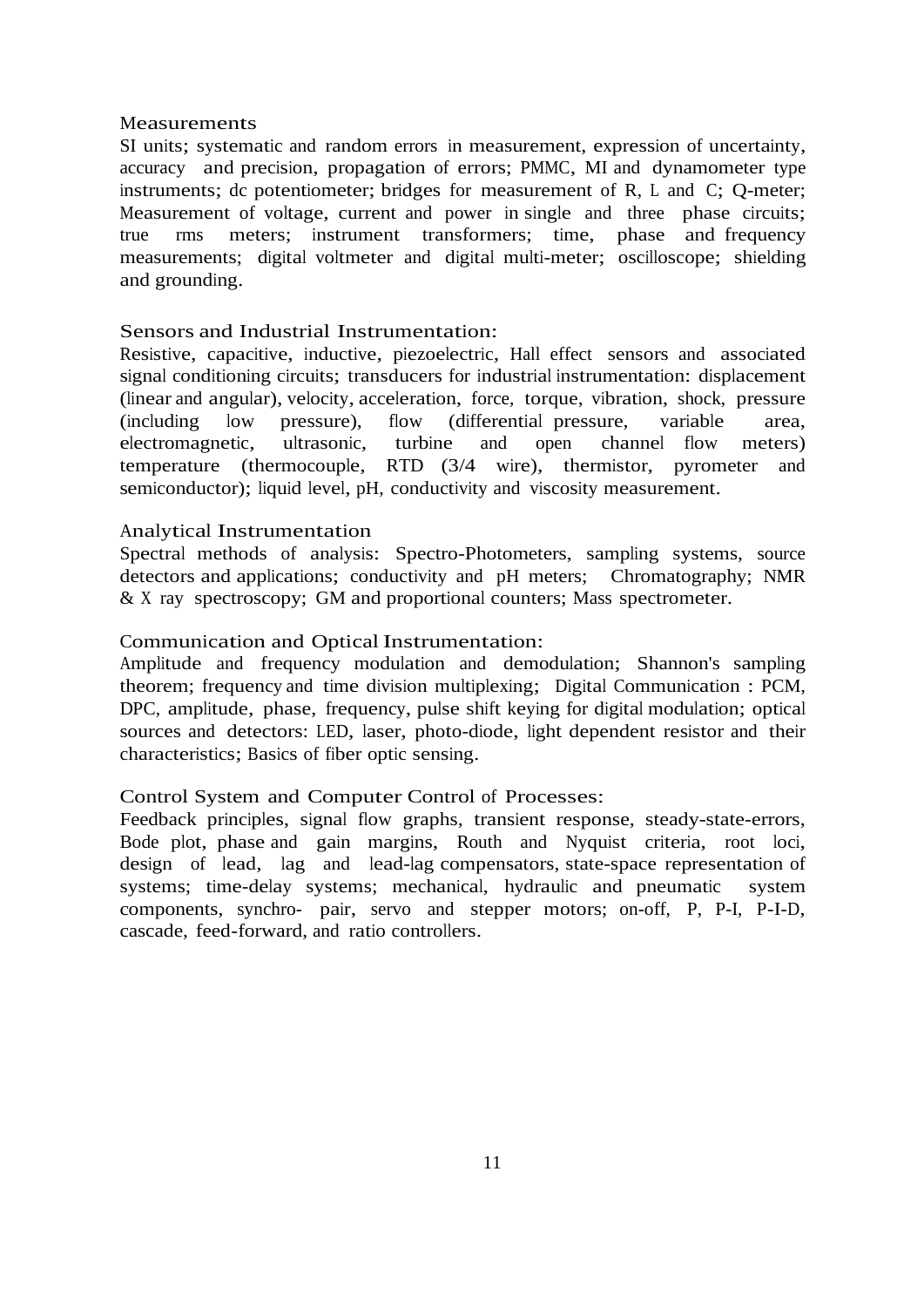### **6. PRODUCTION AND INDUSTRIAL ENGINEERING**

Basic Mechanisms and Elements of Design : Mechanisms, Friction, Gearing and Cams, Balancing, Vibration, Fundamentals of Design, Design of Basic Machine Elements, Design of Mechanical drives, Design of Automotive components, Recent Advances.

Casting, metal forming and metal joining processes : Casting Processes, Welding Processes, Special Casting Processes, Testing of Castings & amp; Weldments - Fundamentals of Metal Forming, Forging and Rolling, Extrusion and Drawing Processes, Sheet Metal Forming Processes, Recent Advances, Mechanisms, Friction, Gearing and Cams, Balancing, Vibration, Fundamentals of Design, Design of Basic Machine Elements, Design of Mechanical drives, Design of Automotive components, Recent Advances.

Tool Engineering, Machine tool operation, Metrology and Inspection : Mechanics of Metal Cutting, Tool Material, Tool Wear and Tool Life, Gear Manufacture, General Concepts of measurements, Linear and Angular measurements, Measurement of Surface Finish Measuring Machines, Metrology of Screw Thread & Gears, Computer Aided Inspection and Laser Metrology - Strength and rigidity of machine tool structures, Sideways, Spindles and spindle supports, Machine Tool Dynamics.

Engineering Materials : Introduction and Constitution of Alloys and Phase Diagrams, Heat Treatment, Ferrous and Non Ferrous Metals, Mechanical Properties and Testing, Welding and Foundry Metallurgy, Manufacturing Processes for Plastic, Mechanical, Chemical and Electro-chemical energy based processes, Electrical Energy based Waste Processes, Thermal Energy Process, Polymer Matrix Composites, Metal Matrix Composites, Ceramics Matrix Composites, Advances in Polymers & Composites.

Product and Process Design, Design of Jigs and Fixtures and Press Tools : Product Design Concepts, Recent Advances, Process Planning, Estimating, Costing and Elements of Cost, Analysis of Overhead Expenses, Estimation of Costs for Forging, Casting and Welding, Estimation of Machining Time, Purpose Types and Functions Of Jigs and Fixtures, Jigs, Fixtures, Press working Terminologies and Elements of dies and Strip Layout, Design and Development of Dies.

CAD/CAM and CIM: Computer Aided Design, Computer Graphics, Geometric Modelling, Rapid Prototyping, Concept & amp; Programming of CNC machines, Robotics-anatomy and specifications, Automated production lines, GT and FMS.

Operations Research: Linear Programming, Transportation, Assignment CPM/PERT, Inventory Models, Decision Analysis, Game Theory, Waiting Line Models.